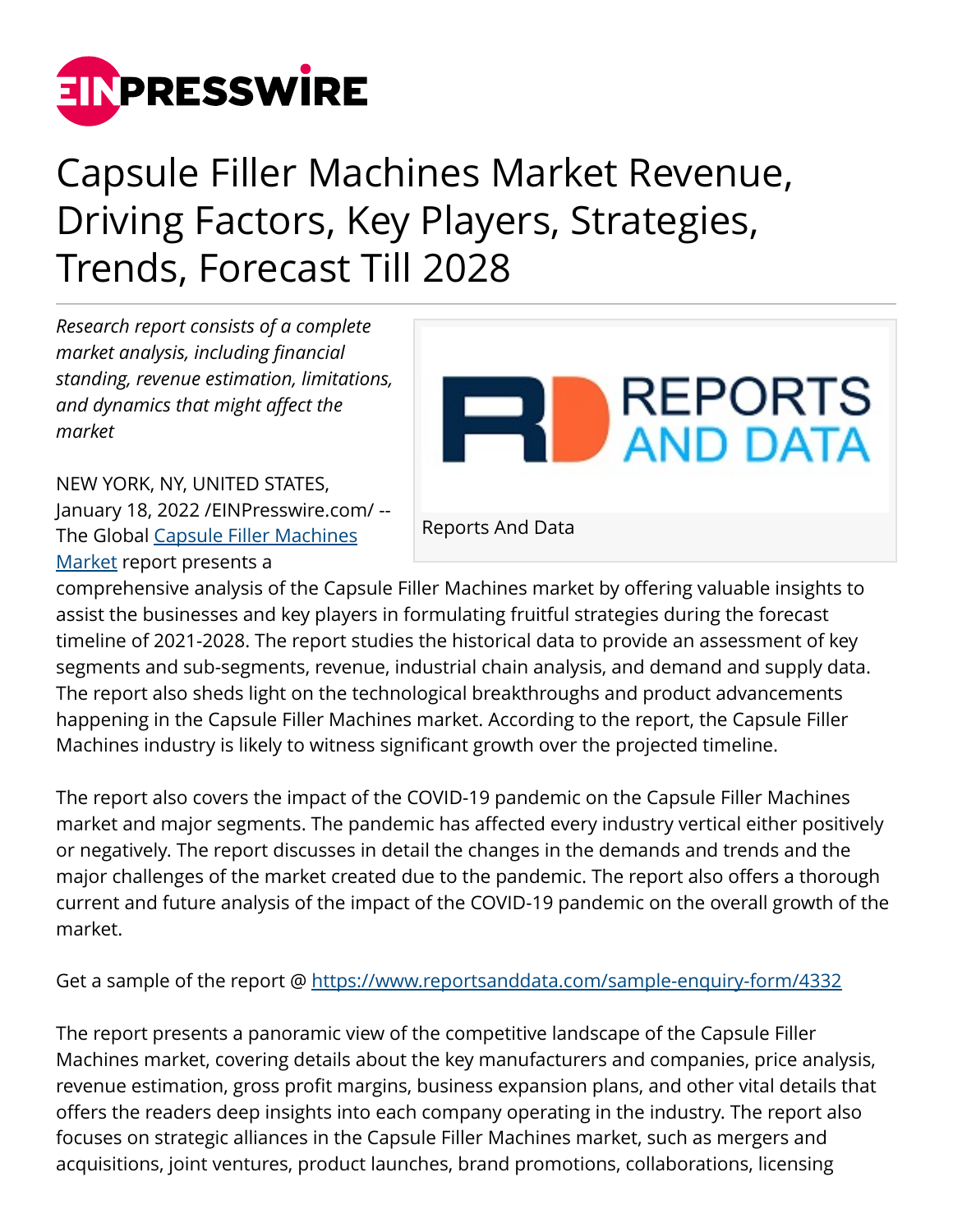agreements, partnerships, corporate and government deals, and others.

Key companies in the market include: Bosch Packaging Technology, Capsugel, IMA Pharma, MG2, ACG Worldwide, Hanlin Hangyu Industrial, Zhejiang Fuchang Machinery, Torpac Inc., Dott Bonapace, and Schaefer Technologies Inc.

For a comprehensive value chain analysis, the report covers the downstream and upstream essentials of the Capsule Filler Machines market. It also pays special focus on the growth process, macro- and micro-economic factors, raw material sources analysis, and other technical data. The report further segments the market on the basis of types, applications, and regions and offers insights into the segments that have the highest penetration and profit margin, along with recent developments based on geographies.

Browse Complete Report "Capsule Filler Machines Market" @ <https://www.reportsanddata.com/report-detail/capsule-filler-machines-market>

Market Overview:

Rapid developments in the manufacturing sector and equipment, robust growth in the building and construction sector, high adoption for eco-friendly materials in constructions and increasing demand for smart buildings and smart homes are boosting market growth. Steady increase in the disposable income across the globe, improvements in the standard of living, increasing number of redevelopment plans and high demand for aesthetic look and posh homes are further fueling market growth. In addition, increasing R&D investments, and government schemes to support manufacturing and construction industry are fueling growth of the global Capsule Filler Machines market.

Capsule Filler Machines Market Segmentation:

Product Type Outlook (Revenue, USD Billion; 2018-2028)

• Manual • Semi-automatic

• Automatic

Material Outlook (Revenue, USD Billion; 2018-2028)

• Powder Capsule Filling Equipment • Liquid Capsule Filling Equipment • Others

End-use Outlook (Revenue, USD Billion; 2018-2028)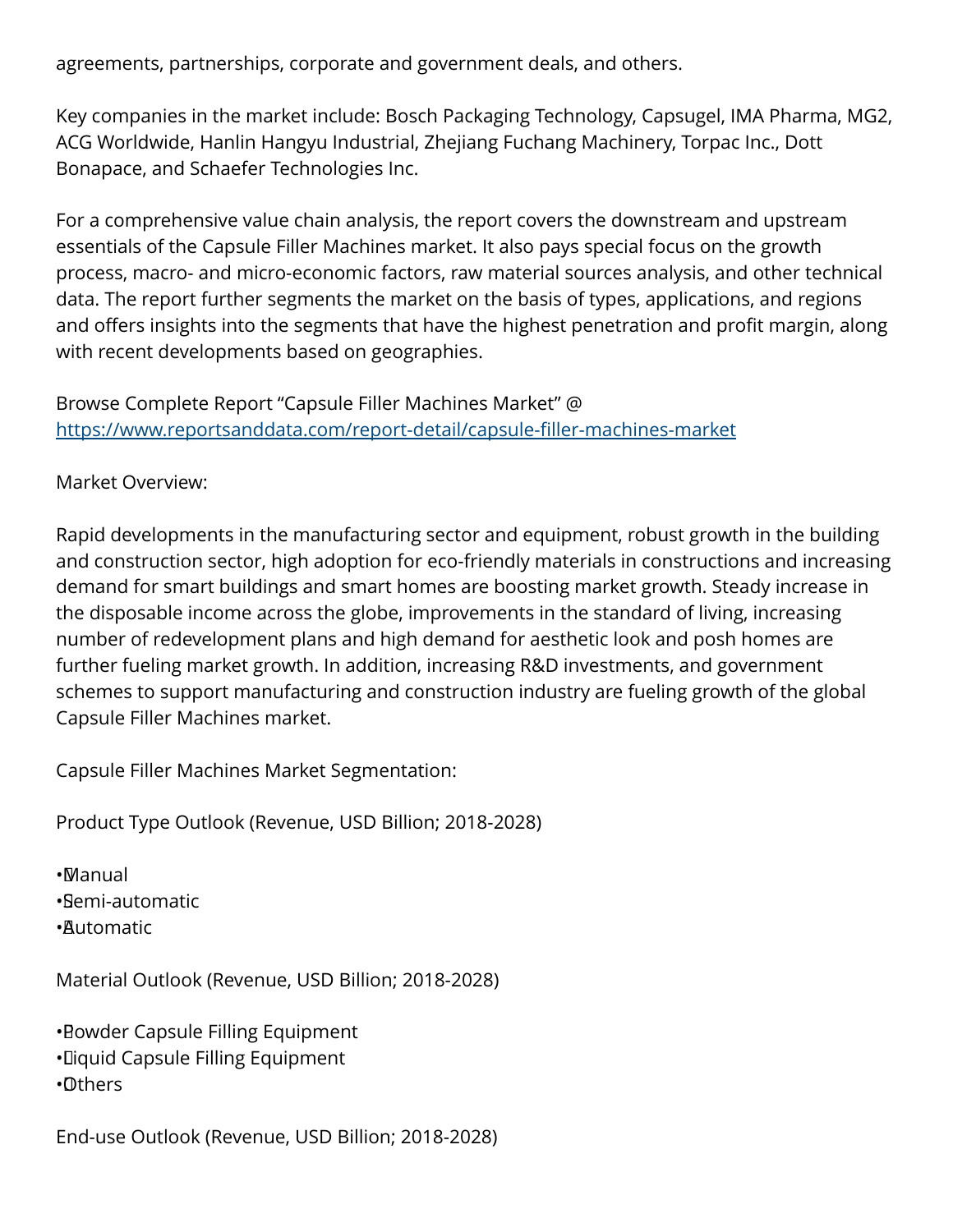• Pharmaceutical Company • Biological Company • Others

Request Customization of the report @ [https://www.reportsanddata.com/request-customization](https://www.reportsanddata.com/request-customization-form/4332)[form/4332](https://www.reportsanddata.com/request-customization-form/4332)

Benefits of Global Capsule Filler Machines Market Report:

• Comprehensive analysis of the changing market dynamics • A futuristic outlook on different factors influencing the market • An 8-year forecast of the market growth and expected revenue growth • Ease of understanding of the market, key segments, and their future growth • In-depth analysis of the competitive landscape to give an advantageous edge for the companies • Extensive insight into the market with in-depth analysis of the segmentation

Thank you for reading our report. For further information or query regarding the report or its customization, please connect with us. Our team will ensure you get a report well-suited to your needs.

Browse Related Reports:

Machine Automation Controller Market Demand - [https://www.reportsanddata.com/report](https://www.reportsanddata.com/report-detail/machine-automation-controller-market)[detail/machine-automation-controller-market](https://www.reportsanddata.com/report-detail/machine-automation-controller-market)

Soil Testing Equipment Market Share - [https://www.reportsanddata.com/report-detail/soil](https://www.reportsanddata.com/report-detail/soil-testing-equipment-market)[testing-equipment-market](https://www.reportsanddata.com/report-detail/soil-testing-equipment-market)

Farm Equipment Rental Market Growth - [https://www.reportsanddata.com/report-detail/farm](https://www.reportsanddata.com/report-detail/farm-equipment-rental-market)[equipment-rental-market](https://www.reportsanddata.com/report-detail/farm-equipment-rental-market)

Bathroom & Toilet Assist Devices Market Analysis - [https://www.reportsanddata.com/report](https://www.reportsanddata.com/report-detail/bathroom-and-toilet-assist-devices-market)[detail/bathroom-and-toilet-assist-devices-market](https://www.reportsanddata.com/report-detail/bathroom-and-toilet-assist-devices-market)

Air Quality Monitoring System Market Trends - [https://www.reportsanddata.com/report](https://www.reportsanddata.com/report-detail/air-quality-monitoring-system-market)[detail/air-quality-monitoring-system-market](https://www.reportsanddata.com/report-detail/air-quality-monitoring-system-market)

About Us:

Reports and Data is a market research and consulting company that provides syndicated research reports, customized research reports, and consulting services. Our solutions purely focus on your purpose to locate, target and analyze consumer behavior shifts across